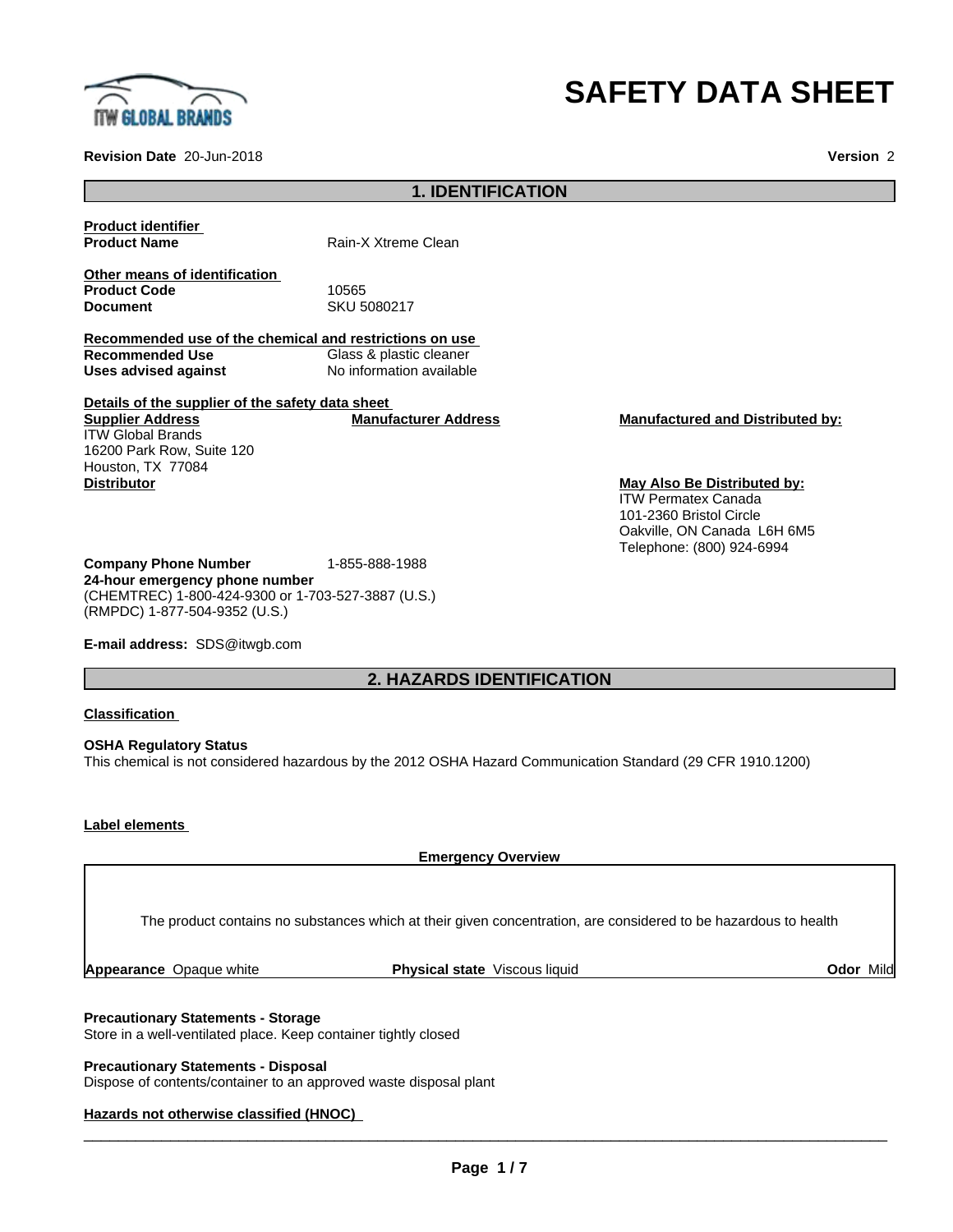Not applicable

#### **Other Information**

- Not applicable

Unknown acute toxicity 7.929984 % of the mixture consists of ingredient(s) of unknown toxicity

 $\overline{\phantom{a}}$  ,  $\overline{\phantom{a}}$  ,  $\overline{\phantom{a}}$  ,  $\overline{\phantom{a}}$  ,  $\overline{\phantom{a}}$  ,  $\overline{\phantom{a}}$  ,  $\overline{\phantom{a}}$  ,  $\overline{\phantom{a}}$  ,  $\overline{\phantom{a}}$  ,  $\overline{\phantom{a}}$  ,  $\overline{\phantom{a}}$  ,  $\overline{\phantom{a}}$  ,  $\overline{\phantom{a}}$  ,  $\overline{\phantom{a}}$  ,  $\overline{\phantom{a}}$  ,  $\overline{\phantom{a}}$ 

# **3. COMPOSITION/INFORMATION ON INGREDIENTS**

# **Substance(s)**

| <b>Chemical Name</b>                                                               | <b>CAS No</b>                                                                                                                                                                                    | Weight-%  |
|------------------------------------------------------------------------------------|--------------------------------------------------------------------------------------------------------------------------------------------------------------------------------------------------|-----------|
| <b>ALUMINUM OXIDE</b>                                                              | 1344-28-1                                                                                                                                                                                        | $10 - 30$ |
|                                                                                    | Any concentration shown as a range is due to batch variation.                                                                                                                                    |           |
|                                                                                    | <b>4. FIRST AID MEASURES</b>                                                                                                                                                                     |           |
| <b>Description of first aid measures</b>                                           |                                                                                                                                                                                                  |           |
| <b>General advice</b>                                                              | Get medical advice/attention if you feel unwell.                                                                                                                                                 |           |
| Eye contact                                                                        | IF IN EYES: Rinse cautiously with water for several minutes. Remove contact lenses, if<br>present and easy to do. Continue rinsing. If eye irritation persists: Get medical<br>advice/attention. |           |
| <b>Skin contact</b>                                                                | None under normal use conditions. Wash hands and face thoroughly after handling.                                                                                                                 |           |
| <b>Inhalation</b>                                                                  | None under normal use conditions. If symptoms persist, call a physician.                                                                                                                         |           |
| Ingestion                                                                          | None under normal use conditions. Consult a physician if necessary.                                                                                                                              |           |
| Self-protection of the first aider                                                 | Ensure that medical personnel are aware of the material(s) involved and take precautions to<br>protect themselves.                                                                               |           |
| Most important symptoms and effects, both acute and delayed                        |                                                                                                                                                                                                  |           |
| <b>Symptoms</b>                                                                    | See section 2 for more information.                                                                                                                                                              |           |
|                                                                                    | Indication of any immediate medical attention and special treatment needed                                                                                                                       |           |
| Note to physicians                                                                 | Treat symptomatically.                                                                                                                                                                           |           |
|                                                                                    | <b>5. FIRE-FIGHTING MEASURES</b>                                                                                                                                                                 |           |
| Suitable extinguishing media<br>Not applicable                                     |                                                                                                                                                                                                  |           |
| Unsuitable extinguishing media<br>None.                                            |                                                                                                                                                                                                  |           |
| Specific hazards arising from the chemical<br>Will not burn or support combustion. |                                                                                                                                                                                                  |           |
| <b>Explosion data</b>                                                              |                                                                                                                                                                                                  |           |

**Sensitivity to Mechanical Impact** None. **Sensitivity to Static Discharge** None.

#### **Protective equipment and precautions for firefighters**

As in any fire, wear self-contained breathing apparatus pressure-demand, MSHA/NIOSH (approved or equivalent) and full protective gear.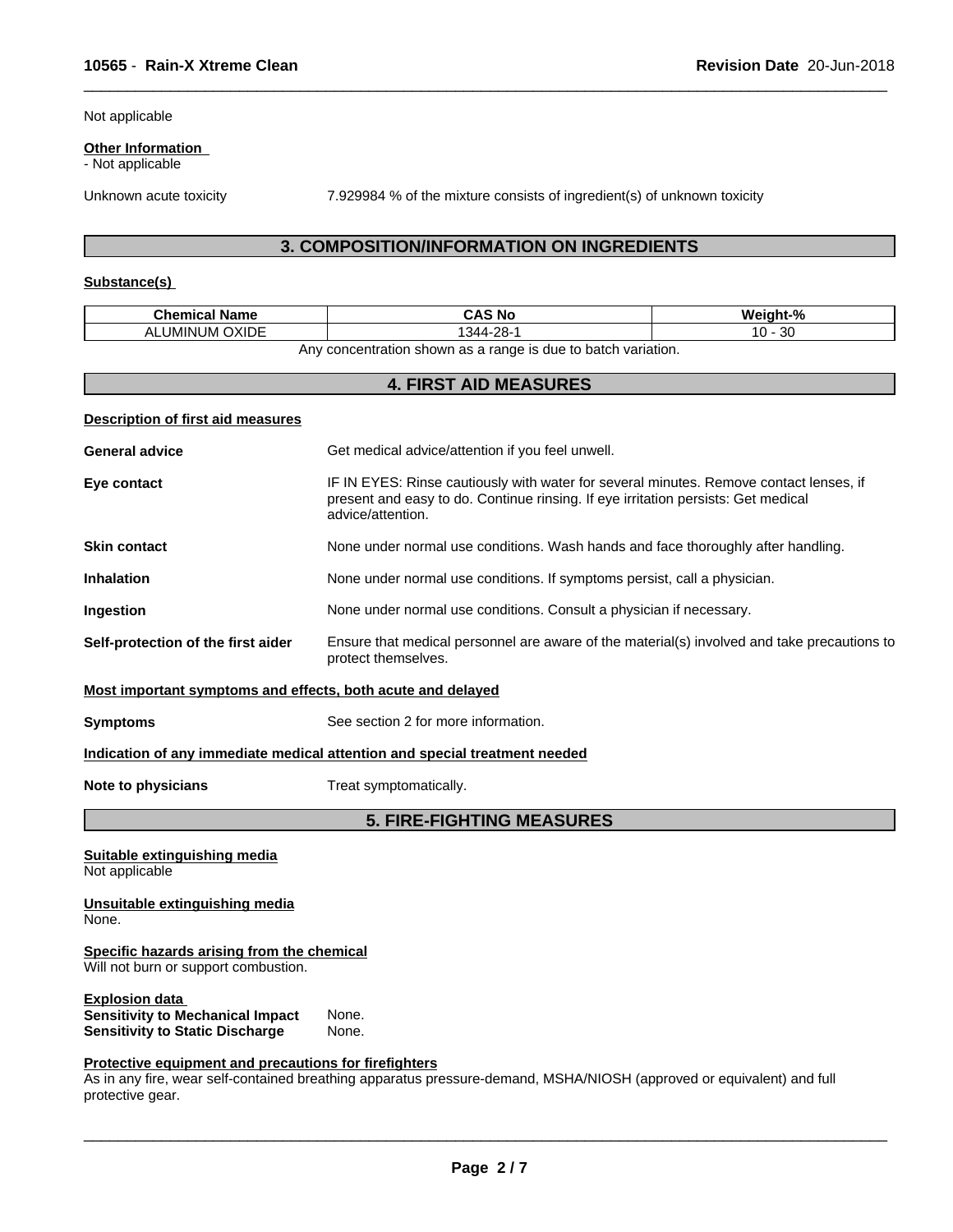|                                                              | <b>6. ACCIDENTAL RELEASE MEASURES</b>                                                                                  |
|--------------------------------------------------------------|------------------------------------------------------------------------------------------------------------------------|
|                                                              | Personal precautions, protective equipment and emergency procedures                                                    |
| <b>Personal precautions</b>                                  | Wash thoroughly after handling. Ensure adequate ventilation, especially in confined areas.                             |
| <b>Environmental precautions</b>                             |                                                                                                                        |
| <b>Environmental precautions</b>                             | See section 12 for additional ecological information.                                                                  |
| Methods and material for containment and cleaning up         |                                                                                                                        |
| <b>Methods for containment</b>                               | Prevent further leakage or spillage if safe to do so.                                                                  |
| Methods for cleaning up                                      | Collect spillage. Soak up with inert absorbent material. Sweep up and shovel into suitable<br>containers for disposal. |
| Prevention of secondary hazards                              | Clean contaminated objects and areas thoroughly observing environmental regulations.                                   |
|                                                              | <b>7. HANDLING AND STORAGE</b>                                                                                         |
| <b>Precautions for safe handling</b>                         |                                                                                                                        |
| Advice on safe handling                                      | Avoid contact with skin, eyes or clothing. Use personal protective equipment as required.                              |
| Conditions for safe storage, including any incompatibilities |                                                                                                                        |
| <b>Storage Conditions</b>                                    | Keep containers tightly closed in a cool, well-ventilated place. Keep out of the reach of<br>children.                 |
| Incompatible materials                                       | None known                                                                                                             |
|                                                              | 8. EXPOSURE CONTROLS/PERSONAL PROTECTION                                                                               |

 $\overline{\phantom{a}}$  ,  $\overline{\phantom{a}}$  ,  $\overline{\phantom{a}}$  ,  $\overline{\phantom{a}}$  ,  $\overline{\phantom{a}}$  ,  $\overline{\phantom{a}}$  ,  $\overline{\phantom{a}}$  ,  $\overline{\phantom{a}}$  ,  $\overline{\phantom{a}}$  ,  $\overline{\phantom{a}}$  ,  $\overline{\phantom{a}}$  ,  $\overline{\phantom{a}}$  ,  $\overline{\phantom{a}}$  ,  $\overline{\phantom{a}}$  ,  $\overline{\phantom{a}}$  ,  $\overline{\phantom{a}}$ 

# **Control parameters**

# **Exposure Guidelines** .

| Chemical Name  | <b>ACGIH TLV</b>                   | <b>OSHA PEL</b>                                         | <b>NIOSH IDLH</b> |
|----------------|------------------------------------|---------------------------------------------------------|-------------------|
| ALUMINUM OXIDE | TWA: 1 $mg/m3$ respirable fraction | TWA: $15 \text{ mg/m}^3$ total dust                     |                   |
| 1344-28-1      |                                    | TWA: 5 $mq/m3$ respirable fraction                      |                   |
|                |                                    | (vacated) TWA: 10 $mq/m3$ total dust                    |                   |
|                |                                    | $\sqrt{(vacated) TWA}$ : 5 mg/m <sup>3</sup> respirable |                   |
|                |                                    | fraction                                                |                   |

*NIOSH IDLH Immediately Dangerous to Life or Health*

Other Information **Vacated limits revoked by the Court of Appeals decision in AFL-CIO v. OSHA, 965 F.2d 962** (11th Cir., 1992).

#### **Appropriate engineering controls**

#### **Engineering Controls** Showers Eyewash stations Ventilation systems

#### **Individual protection measures, such as personal protective equipment**

| Eye/face protection           | Wear safety glasses or goggles if splashing is likely to occur.                                     |
|-------------------------------|-----------------------------------------------------------------------------------------------------|
| Skin and body protection      | No special technical protective measures are necessary.                                             |
| <b>Respiratory protection</b> | None under normal use conditions. In case of inadequate ventilation wear respiratory<br>protection. |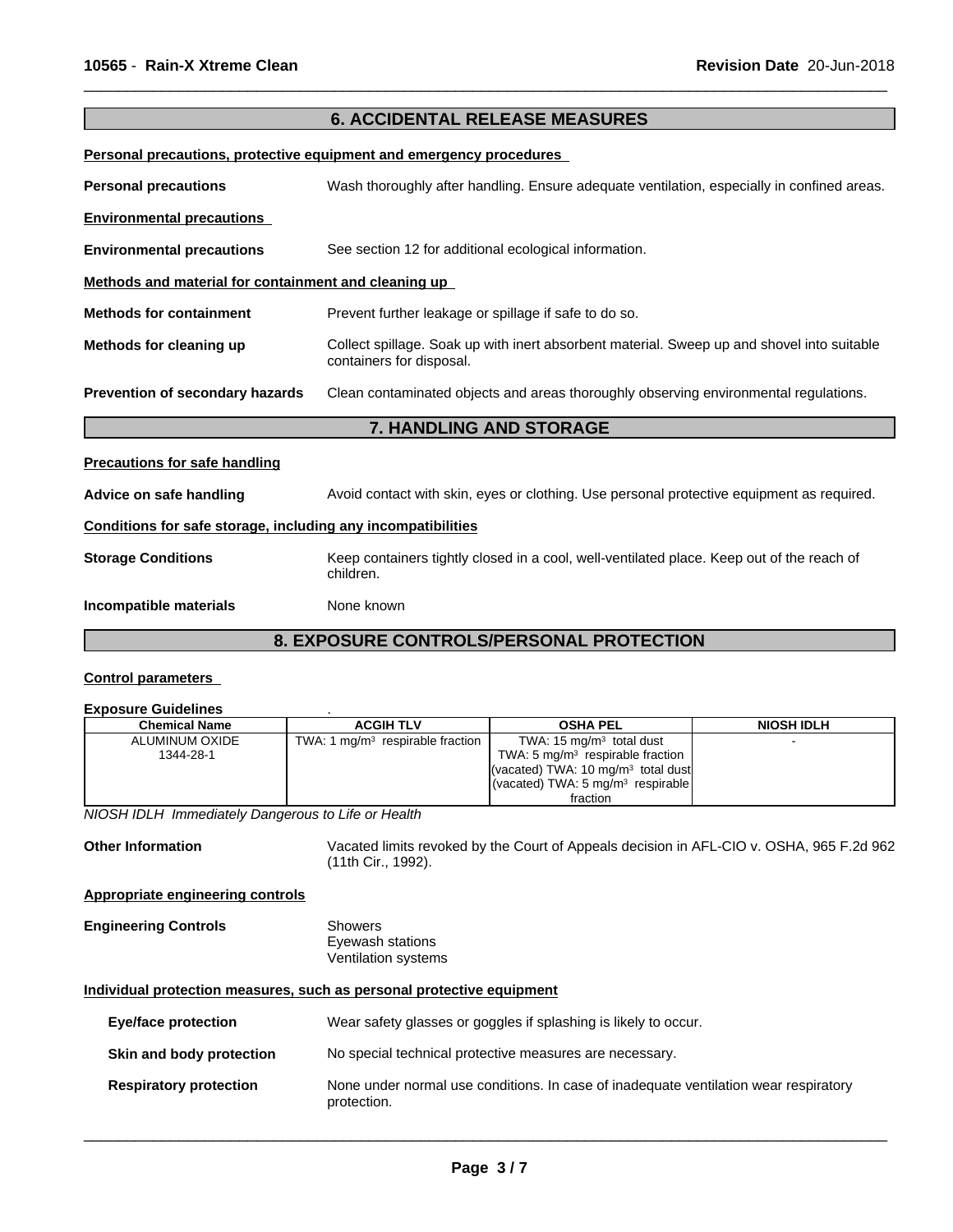**General Hygiene Considerations** Handle in accordance with good industrial hygiene and safety practice. Regular cleaning of equipment, work area and clothing is recommended.

 $\overline{\phantom{a}}$  ,  $\overline{\phantom{a}}$  ,  $\overline{\phantom{a}}$  ,  $\overline{\phantom{a}}$  ,  $\overline{\phantom{a}}$  ,  $\overline{\phantom{a}}$  ,  $\overline{\phantom{a}}$  ,  $\overline{\phantom{a}}$  ,  $\overline{\phantom{a}}$  ,  $\overline{\phantom{a}}$  ,  $\overline{\phantom{a}}$  ,  $\overline{\phantom{a}}$  ,  $\overline{\phantom{a}}$  ,  $\overline{\phantom{a}}$  ,  $\overline{\phantom{a}}$  ,  $\overline{\phantom{a}}$ 

# **9. PHYSICAL AND CHEMICAL PROPERTIES**

#### **Information on basic physical and chemical properties**

| <b>Physical state</b>                                         | Viscous liquid                    |                  |
|---------------------------------------------------------------|-----------------------------------|------------------|
| Appearance                                                    | Opaque white                      |                  |
| Odor                                                          | Mild                              |                  |
| <b>Odor threshold</b>                                         | No information available          |                  |
| <b>Property</b>                                               | <b>Values</b>                     | Remarks • Method |
| рH                                                            | $7.1 - 7.5$                       |                  |
| Melting point / freezing point                                | No information available          |                  |
| Boiling point / boiling range                                 | No information available 100 °C / |                  |
|                                                               | 212 °F                            |                  |
| <b>Flash point</b>                                            | No information available None     |                  |
|                                                               | (Aqueous)                         |                  |
| <b>Evaporation rate</b>                                       | No information available          |                  |
| Flammability (solid, gas)<br><b>Flammability Limit in Air</b> | No information available          |                  |
| <b>Upper flammability limit:</b>                              | No information available          |                  |
| Lower flammability limit:                                     | No information available          |                  |
| Vapor pressure                                                | No information available          |                  |
| Vapor density                                                 | No information available          |                  |
| <b>Relative density</b>                                       | 9.25                              |                  |
| <b>Water solubility</b>                                       | Miscible in water                 |                  |
| Solubility in other solvents                                  | No information available          |                  |
| <b>Partition coefficient</b>                                  | No information available          |                  |
| <b>Autoignition temperature</b>                               | No information available          |                  |
| <b>Decomposition temperature</b>                              | No information available          |                  |
| <b>Kinematic viscosity</b>                                    | No information available          |                  |
| <b>Dynamic viscosity</b>                                      | No information available          |                  |
| <b>Explosive properties</b>                                   | No information available          |                  |
| <b>Oxidizing properties</b>                                   | No information available          |                  |
| <b>Other Information</b>                                      |                                   |                  |
| <b>Softening point</b>                                        | No information available          |                  |
| <b>Molecular weight</b>                                       | No information available          |                  |
| VOC Content (%)                                               | 2E-05                             |                  |
| <b>Density</b>                                                | $1.11$ gm/cm3                     |                  |
| <b>Bulk density</b>                                           | No information available          |                  |

# **10. STABILITY AND REACTIVITY**

#### **Reactivity**

Stable under normal use

## **Chemical stability**

Stable under recommended storage conditions

#### **Possibility of Hazardous Reactions**

None under normal processing.

#### **Conditions to avoid**

None known.

#### **Incompatible materials** None known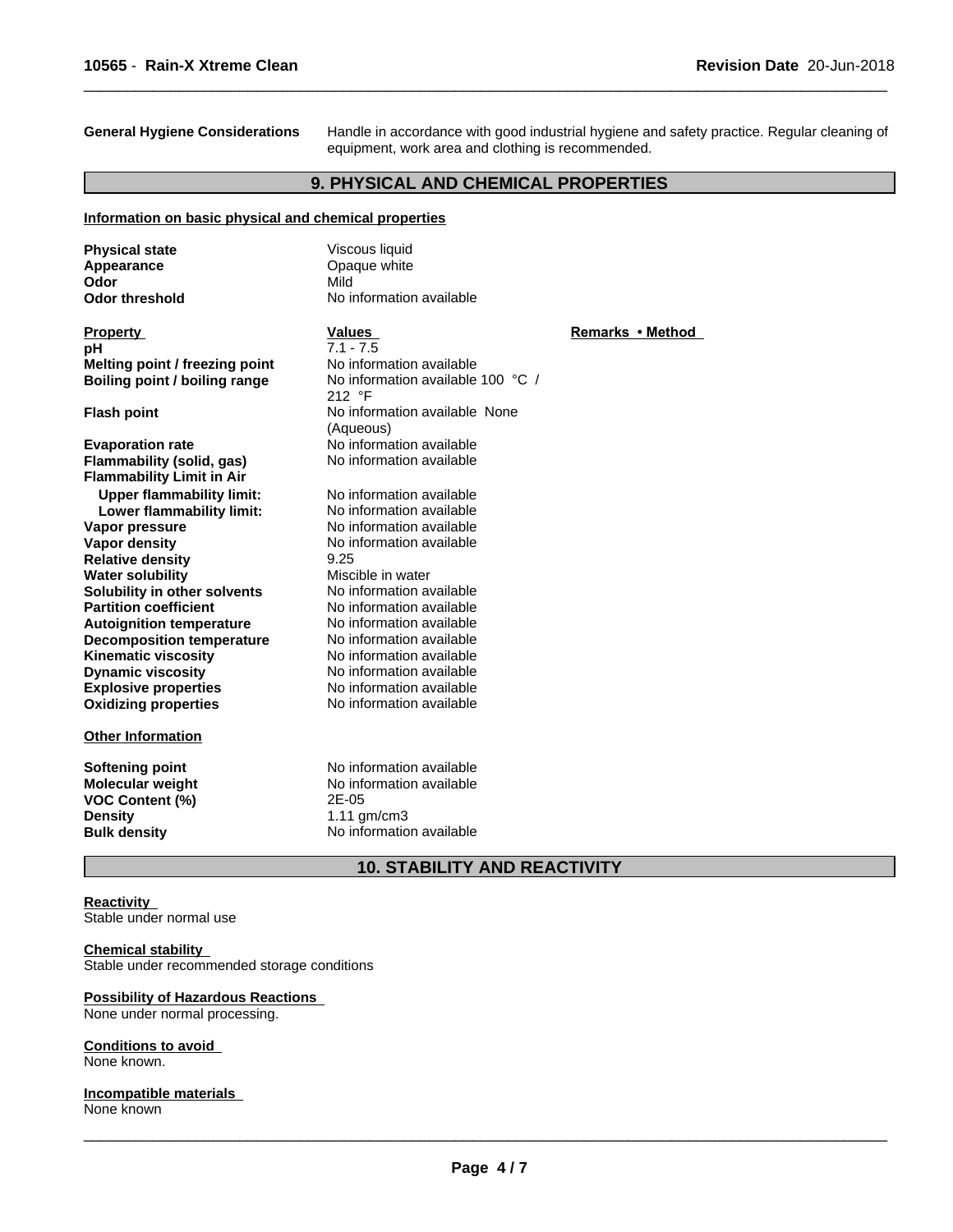#### **Hazardous Decomposition Products**

Carbon oxides

# **11. TOXICOLOGICAL INFORMATION**

 $\overline{\phantom{a}}$  ,  $\overline{\phantom{a}}$  ,  $\overline{\phantom{a}}$  ,  $\overline{\phantom{a}}$  ,  $\overline{\phantom{a}}$  ,  $\overline{\phantom{a}}$  ,  $\overline{\phantom{a}}$  ,  $\overline{\phantom{a}}$  ,  $\overline{\phantom{a}}$  ,  $\overline{\phantom{a}}$  ,  $\overline{\phantom{a}}$  ,  $\overline{\phantom{a}}$  ,  $\overline{\phantom{a}}$  ,  $\overline{\phantom{a}}$  ,  $\overline{\phantom{a}}$  ,  $\overline{\phantom{a}}$ 

#### **Information on likely routes of exposure**

| <b>Inhalation</b>   | May cause irritation of respiratory tract.                                                       |
|---------------------|--------------------------------------------------------------------------------------------------|
| Eye contact         | May cause eye irritation with susceptible persons. May cause redness and tearing of the<br>eyes. |
| <b>Skin contact</b> | May cause skin irritation and/or dermatitis.                                                     |
| Ingestion           | Ingestion may cause irritation to mucous membranes.                                              |
|                     |                                                                                                  |

| <b>Chemical Name</b> | <b>LD50</b><br>Oral | <b>Dermal LD50</b> | <b>Inhalation LC50</b> |
|----------------------|---------------------|--------------------|------------------------|
| ALUMINUM OXIDE       | Rat<br>5000 mg/kg   |                    |                        |
| 1344-28-             |                     |                    |                        |

#### **Information on toxicological effects**

**Symptoms** No information available.

#### **Delayed and immediate effects as well as chronic effects from short and long-term exposure**

| Sensitization          | No information available.                                                                |
|------------------------|------------------------------------------------------------------------------------------|
| Germ cell mutagenicity | No information available.                                                                |
| Carcinogenicity        | The table below indicates whether each agency has listed any ingredient as a carcinogen. |
| Target Organ Effects   | Eyes, Respiratory system, Skin.                                                          |
|                        |                                                                                          |

#### **The following values are calculated based on chapter 3.1 of the GHS document** .

| ATEmix (oral)                 | 25278 mg/kg |
|-------------------------------|-------------|
| ATEmix (dermal)               | 14500 mg/kg |
| ATEmix (inhalation-dust/mist) | 24.4 mg/l   |

# **12. ECOLOGICAL INFORMATION**

#### **Ecotoxicity**

27.84998 % of the mixture consists of component(s) of unknown hazards to the aquatic environment

#### **Persistence and degradability**

No information available.

#### **Bioaccumulation**

No information available.

#### **Mobility**

Disperses in water.

# **Other adverse effects**

No information available

# **13. DISPOSAL CONSIDERATIONS**

#### **Waste treatment methods**

**Disposal of wastes** Recover or recycle if possible. Disposal should be in accordance with applicable regional, national and local laws and regulations.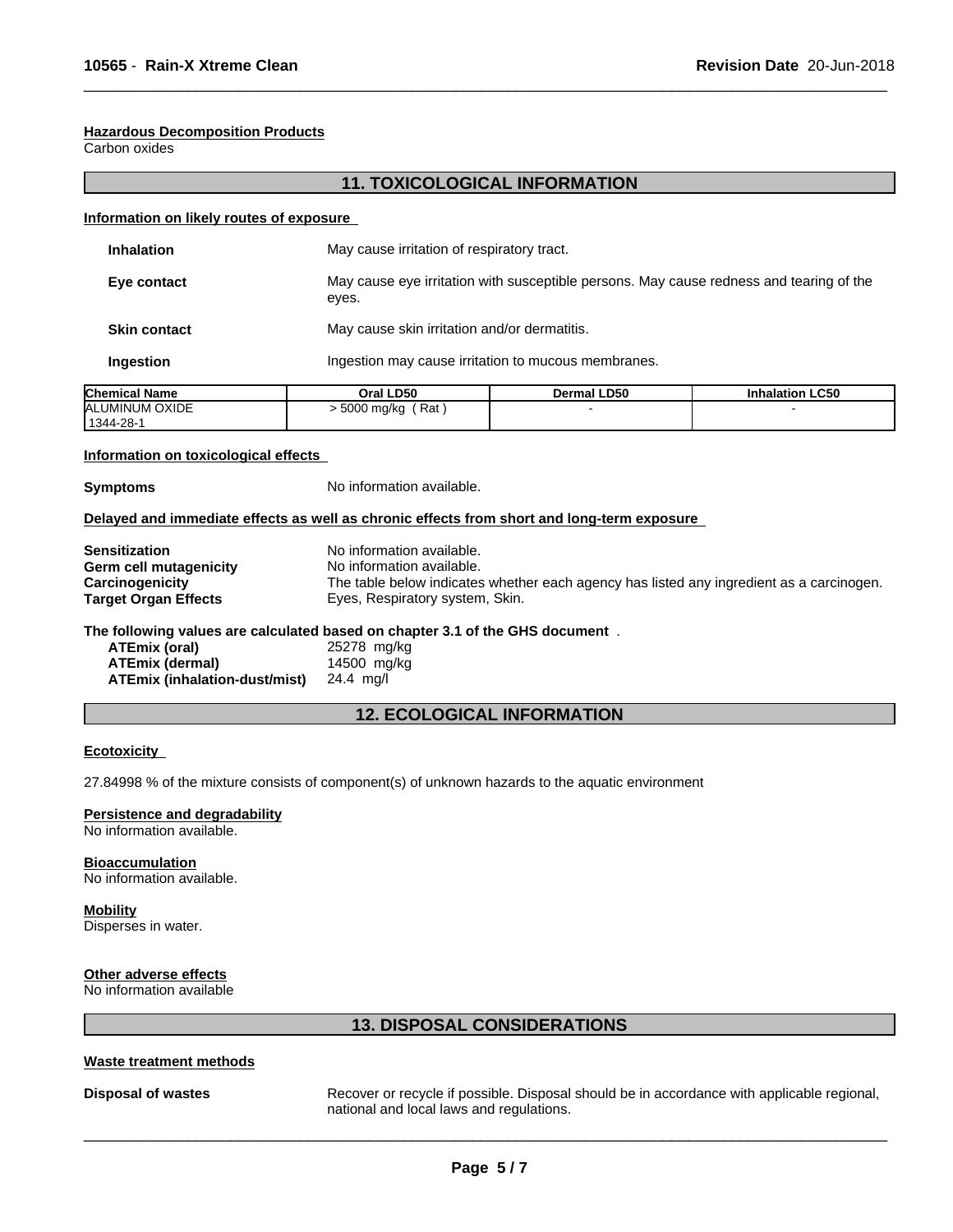**Contaminated packaging** Do not reuse container.

**US EPA Waste Number** U113

# **14. TRANSPORT INFORMATION**

 $\overline{\phantom{a}}$  ,  $\overline{\phantom{a}}$  ,  $\overline{\phantom{a}}$  ,  $\overline{\phantom{a}}$  ,  $\overline{\phantom{a}}$  ,  $\overline{\phantom{a}}$  ,  $\overline{\phantom{a}}$  ,  $\overline{\phantom{a}}$  ,  $\overline{\phantom{a}}$  ,  $\overline{\phantom{a}}$  ,  $\overline{\phantom{a}}$  ,  $\overline{\phantom{a}}$  ,  $\overline{\phantom{a}}$  ,  $\overline{\phantom{a}}$  ,  $\overline{\phantom{a}}$  ,  $\overline{\phantom{a}}$ 

| DOT<br>Proper shipping name:         | Not regulated |
|--------------------------------------|---------------|
| IATA<br>Proper shipping name:        | Not regulated |
| <b>IMDG</b><br>Proper shipping name: | Not regulated |

| <b>15. REGULATORY INFORMATION</b> |          |  |  |
|-----------------------------------|----------|--|--|
| <b>International Inventories</b>  |          |  |  |
| <b>TSCA</b>                       | Complies |  |  |
| <b>DSL/NDSL</b>                   | Complies |  |  |
| <b>EINECS/ELINCS</b>              | Complies |  |  |
| <b>FNCS</b>                       | Complies |  |  |

| ENCS         | Complies |  |
|--------------|----------|--|
| IECSC        | Complies |  |
| KECL         | Complies |  |
| <b>PICCS</b> | Complies |  |
| AICS         | Complies |  |
|              |          |  |

#### **Legend:**

**TSCA** - United States Toxic Substances Control Act Section 8(b) Inventory

**DSL/NDSL** - Canadian Domestic Substances List/Non-Domestic Substances List

**EINECS/ELINCS** - European Inventory of Existing Chemical Substances/European List of Notified Chemical Substances

**ENCS** - Japan Existing and New Chemical Substances

**IECSC** - China Inventory of Existing Chemical Substances

**KECL** - Korean Existing and Evaluated Chemical Substances

**PICCS** - Philippines Inventory of Chemicals and Chemical Substances

**AICS** - Australian Inventory of Chemical Substances

#### **US Federal Regulations**

#### **SARA 313**

Section 313 of Title III of the Superfund Amendments and Reauthorization Act of 1986 (SARA). This product contains a chemical or chemicals which are subject to the reporting requirements of the Act and Title 40 of the Code of Federal Regulations, Part 372

| <b>Chemical Name</b>                  | <b>SARA 313 - Threshold Values %</b> |  |
|---------------------------------------|--------------------------------------|--|
| ALUMINUM OXIDE - 1344-28-1            | 1.0                                  |  |
| ETHYL ACRYLATE - 140-88-5             | 0.1                                  |  |
| <b>SARA 311/312 Hazard Categories</b> |                                      |  |
| Acute health hazard                   | No                                   |  |
| <b>Chronic Health Hazard</b>          | No                                   |  |
| <b>Fire hazard</b>                    | No                                   |  |
| Sudden release of pressure hazard     | No                                   |  |
| <b>Reactive Hazard</b>                | No                                   |  |
|                                       |                                      |  |

#### **CWA (Clean WaterAct)**

This product does not contain any substances regulated as pollutants pursuant to the Clean Water Act (40 CFR 122.21 and 40 CFR 122.42)